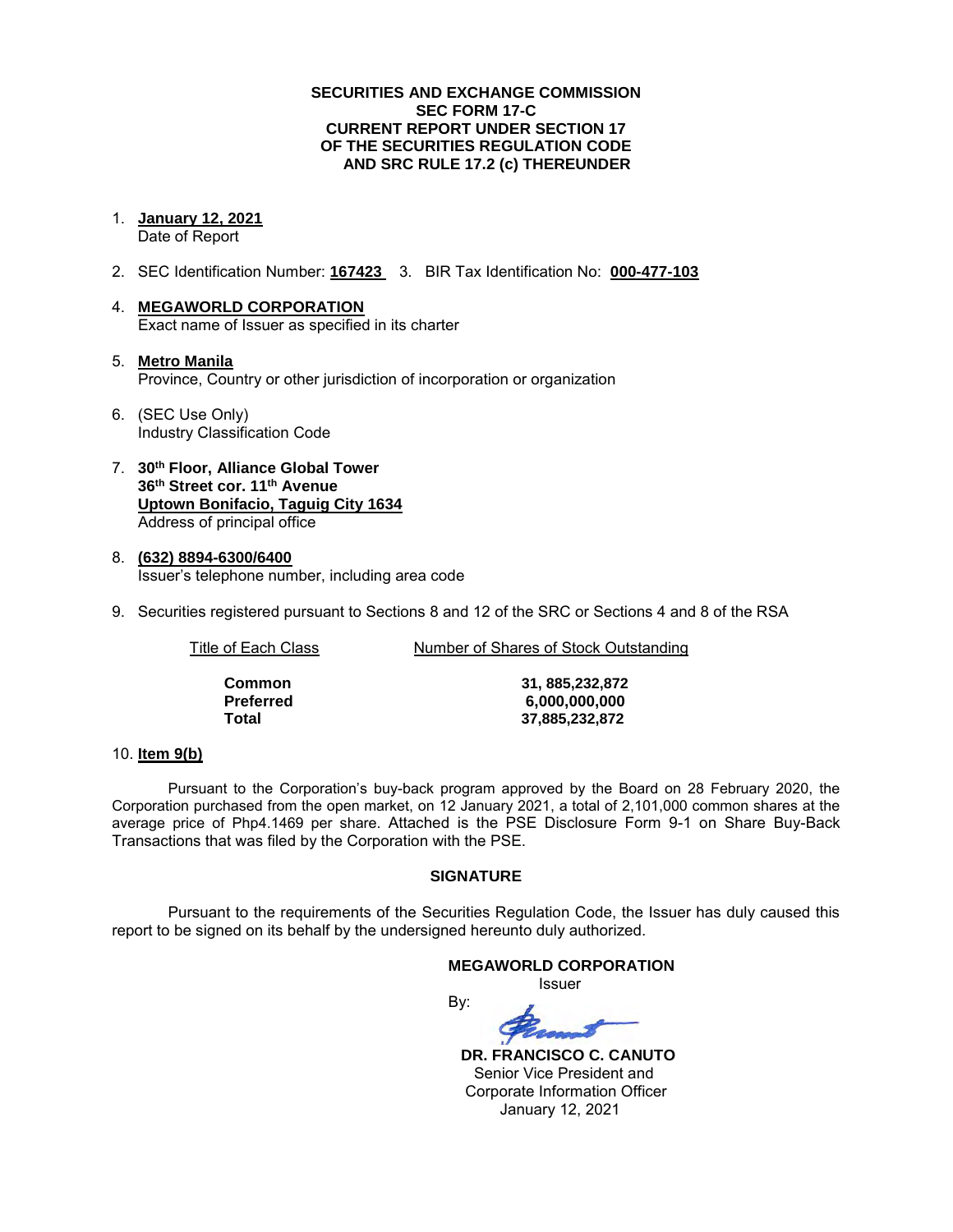## **SECURITIES AND EXCHANGE COMMISSION SEC FORM 17-C**

## **CURRENT REPORT UNDER SECTION 17 OF THE SECURITIES REGULATION CODE AND SRC RULE 17.2(c) THEREUNDER**

| Jan 12, 2021                                                                       | 1. Date of Report (Date of earliest event reported)                                                                                   |
|------------------------------------------------------------------------------------|---------------------------------------------------------------------------------------------------------------------------------------|
| 2. SEC Identification Number                                                       |                                                                                                                                       |
| 167423                                                                             |                                                                                                                                       |
| 3. BIR Tax Identification No.                                                      |                                                                                                                                       |
| 000-477-103                                                                        |                                                                                                                                       |
|                                                                                    | 4. Exact name of issuer as specified in its charter                                                                                   |
|                                                                                    | <b>MEGAWORLD CORPORATION</b>                                                                                                          |
|                                                                                    | 5. Province, country or other jurisdiction of incorporation                                                                           |
| <b>Metro Manila</b>                                                                |                                                                                                                                       |
|                                                                                    | 6. Industry Classification Code(SEC Use Only)                                                                                         |
| 7. Address of principal office<br><b>Taguig City</b><br><b>Postal Code</b><br>1634 | 30th Floor, Alliance Global Tower 36th Street cor. 11th Avenue Uptown Bonifacio,<br>8. Issuer's telephone number, including area code |
| (632) 8894-6300/6400                                                               |                                                                                                                                       |
|                                                                                    | 9. Former name or former address, if changed since last report                                                                        |
| N/A                                                                                |                                                                                                                                       |
|                                                                                    | 10. Securities registered pursuant to Sections 8 and 12 of the SRC or Sections 4 and 8 of the RSA                                     |
| <b>Title of Each Class</b>                                                         | Number of Shares of Common Stock Outstanding and Amount of Debt Outstanding                                                           |
| Common                                                                             | 31,885,232,872                                                                                                                        |
| Preferred                                                                          | 485,633,000                                                                                                                           |
|                                                                                    | 11. Indicate the item numbers reported herein                                                                                         |
| Item $9(b)$                                                                        |                                                                                                                                       |

The Exchange does not warrant and holds no responsibility for the veracity of the facts and representations contained in all corporate disclosures, including financial reports. All data contained herein are prepared and submitted by the disclosing party to the Exchange, and are disseminated solely for purposes of information. Any questions on the data contained herein should be addressed directly to the Corporate Information Officer of the disclosing party.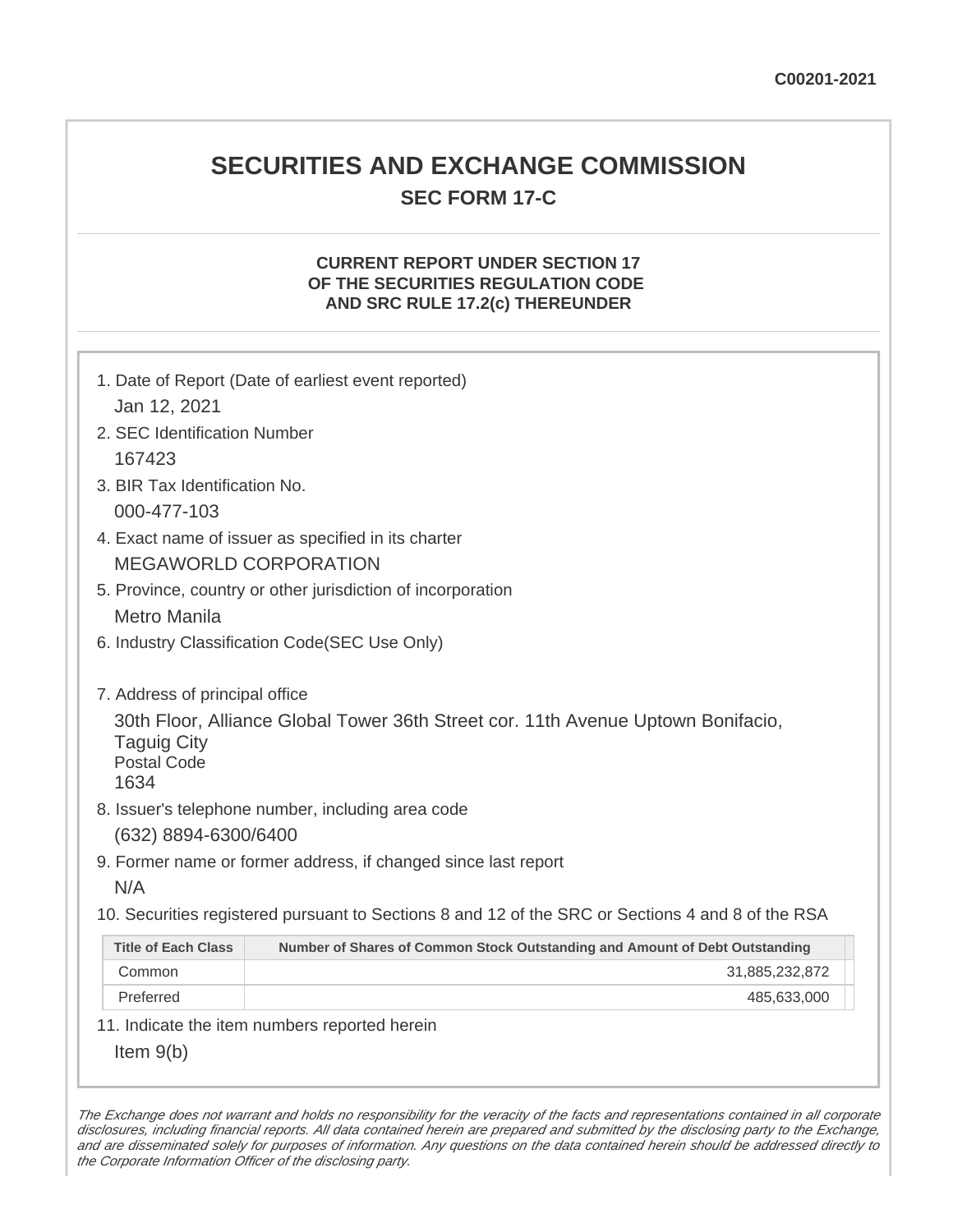

# **Megaworld Corporation MEG**

## **PSE Disclosure Form 9-1 - Share Buy-Back Transactions References: Section 9 of the Revised Disclosure Rules**

**Subject of the Disclosure**

Share Buy-Back Transactions

**Background/Description of the Disclosure**

Pursuant to the Corporation's buy-back program approved by the Board on 28 February 2020, the Corporation purchased from the open market, on 12 January 2021, a total of 2,101,000 common shares at the average price of Php4.1469 per share.

### **Type of Securities**

- **☑** Common
- □ Preferred N/A
- D Others N/A

### **Details of Share Buy-Back Transaction(s)**

| <b>Date of Transaction</b> | <b>Number of Shares Purchased</b> | <b>Price Per Share</b> |
|----------------------------|-----------------------------------|------------------------|
| Jan 12, 2021               | 3,000                             | 4.2300                 |
| Jan 12, 2021               | 4,000                             | 4.2200                 |
| Jan 12, 2021               | 5,000                             | 4.2100                 |
| Jan 12, 2021               | 6,000                             | 4.2000                 |
| Jan 12, 2021               | 41,000                            | 4.1900                 |
| Jan 12, 2021               | 55,000                            | 4.1800                 |
| Jan 12, 2021               | 61,000                            | 4.1700                 |
| Jan 12, 2021               | 606,000                           | 4.1600                 |
| Jan 12, 2021               | 318,000                           | 4.1500                 |
| Jan 12, 2021               | 594,000                           | 4.1400                 |
| Jan 12, 2021               | 155,000                           | 4.1300                 |
| Jan 12, 2021               | 160,000                           | 4.1200                 |
| Jan 12, 2021               | 53,000                            | 4.1100                 |